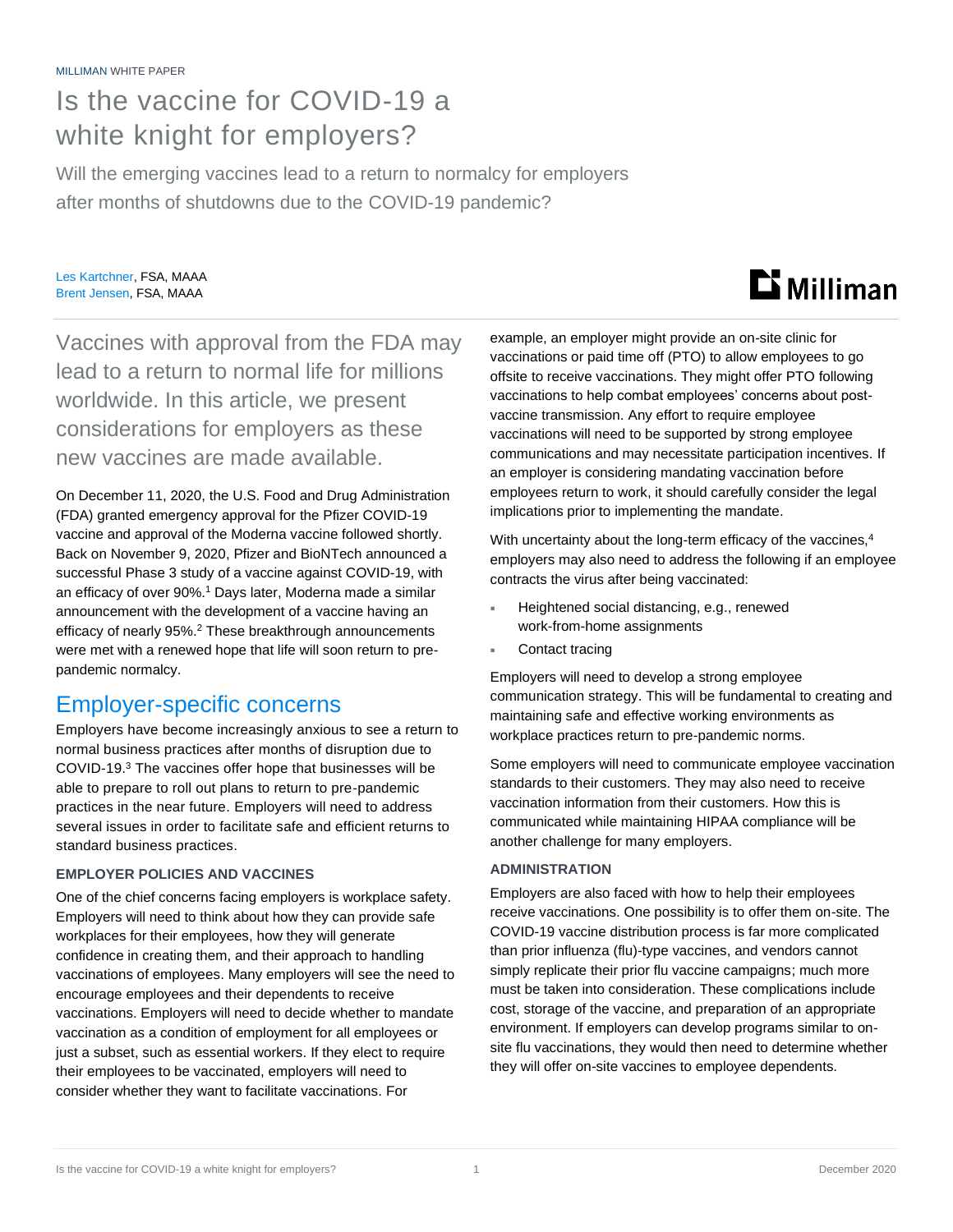If employers can successfully set up or leverage existing on-site delivery programs (e.g., on-site flu vaccine delivery), they will be able to drive higher vaccine take-up rates, in particular helping to ensure that second-dose requirements are met. This will help protect employers' investments in the vaccination of their employees.

Employers may also consider staggering the workforce receiving the vaccine—especially the second dose where a small but notable percentage of vaccine recipients reported side effects that last as much as a day. Staggering the timing of vaccination for workforce recipients and targeting higher-risk or more essential business units may minimize the disruption of an employer's operations.

### Hurdles to getting employees back to work

As employers think through these considerations (though they are likely to have already determined benefits strategies for the upcoming year), it will be important for them to be able to adjust as the COVID-19 vaccine is made available more broadly. There are still hurdles that need to be overcome as we all look for the hopeful end of the pandemic.

#### **VACCINE EFFICACY**

The efficacy of the vaccines themselves will present challenges for employers trying to return to "normal."<sup>5</sup> As our colleagues illustrated in an earlier article, $6$  vaccine efficacy and the proportion of a population that must demonstrate immunity to an infectious agent for it to no longer be the cause of large outbreaks are negatively associated: as vaccine effectiveness increases, the proportion decreases. Furthermore, while initial studies of the Pfizer and Moderna vaccines suggest reason for optimism with high levels of efficacy, the long-term effectiveness will only be known with time. Employers will also need to closely monitor emerging research on the vaccines' ability to prevent virus transmittal from vaccinated parties to nonvaccinated parties<sup>7</sup> and the length of time that the vaccines will protect a vaccinated individual against potentially re-contracting the virus. 8,9

#### **EMPLOYEE TAKE-UP RATE**

The next greatest single hurdle for employers will be their ability to encourage or mandate employees to receive the vaccine. In November, nearly 40% of respondents to a Pew Research Center survey reported that they probably would not or definitely would not receive a vaccine.<sup>10</sup> Though such a rate may permit reaching adequate coverage such that large outbreaks no longer occur, it may be impacted by revised estimates of vaccine effectiveness over time.<sup>11</sup>

Some of the contributing factors to concerns over taking the vaccine include:

- Side effects from the vaccine
- Perception of vaccines being rushed
- Need for regular periodic vaccinations in the future
- General resistance to vaccines

#### **Side effects from the vaccine**

Pfizer and Moderna have reported that their vaccines could cause side effects similar to a mild case of COVID-19, including headaches, muscle pain, and chills.<sup>12</sup> Dr. Sandra Fryhofer, a health professional with the American Medical Association (AMA), warned that receiving the vaccine was "not going to be a walk in the park."<sup>13</sup> Up to 15% of patients could have really noticeable side effects.<sup>14</sup> One trial participant opined that "people are going to have to toughen up. The first dose is no big deal. And then the second dose will definitely put you down for the day for sure. You will need to take a day off after the second dose." 15

#### **Perception of vaccines being rushed**

Ample historical precedence of rushed vaccines exists.<sup>16</sup> Cases have included:

- Vaccines accidentally including live viruses leading to infections and outbreak
- Cross-contamination with other viruses
- Improperly vetted vaccinations, which led to side effects that included neurological disorders

Of those Americans who have expressed reservations about receiving a vaccine, 37% reported the rushed timeline of the vaccine as their primary reason for not feeling comfortable with receiving a vaccine.<sup>17</sup>

Despite these concerns, there have been efforts by prominent figures who have expressed their willingness to receive the vaccine to try and help encourage others to receive it.<sup>18</sup>

#### **Need for regular periodic vaccinations in the future**

Both the Pfizer and Moderna vaccines require two doses to provide immunity. The AMA's Dr. Fryhofer expressed concern that patients might not return for the second dose because of potentially unpleasant side effects they may have experienced after receiving the first dose.<sup>19</sup> If the vaccines provide immunity for a limited length of time, greater concerns will arise about maintaining future public immunity thresholds with the need for subsequent vaccine treatments.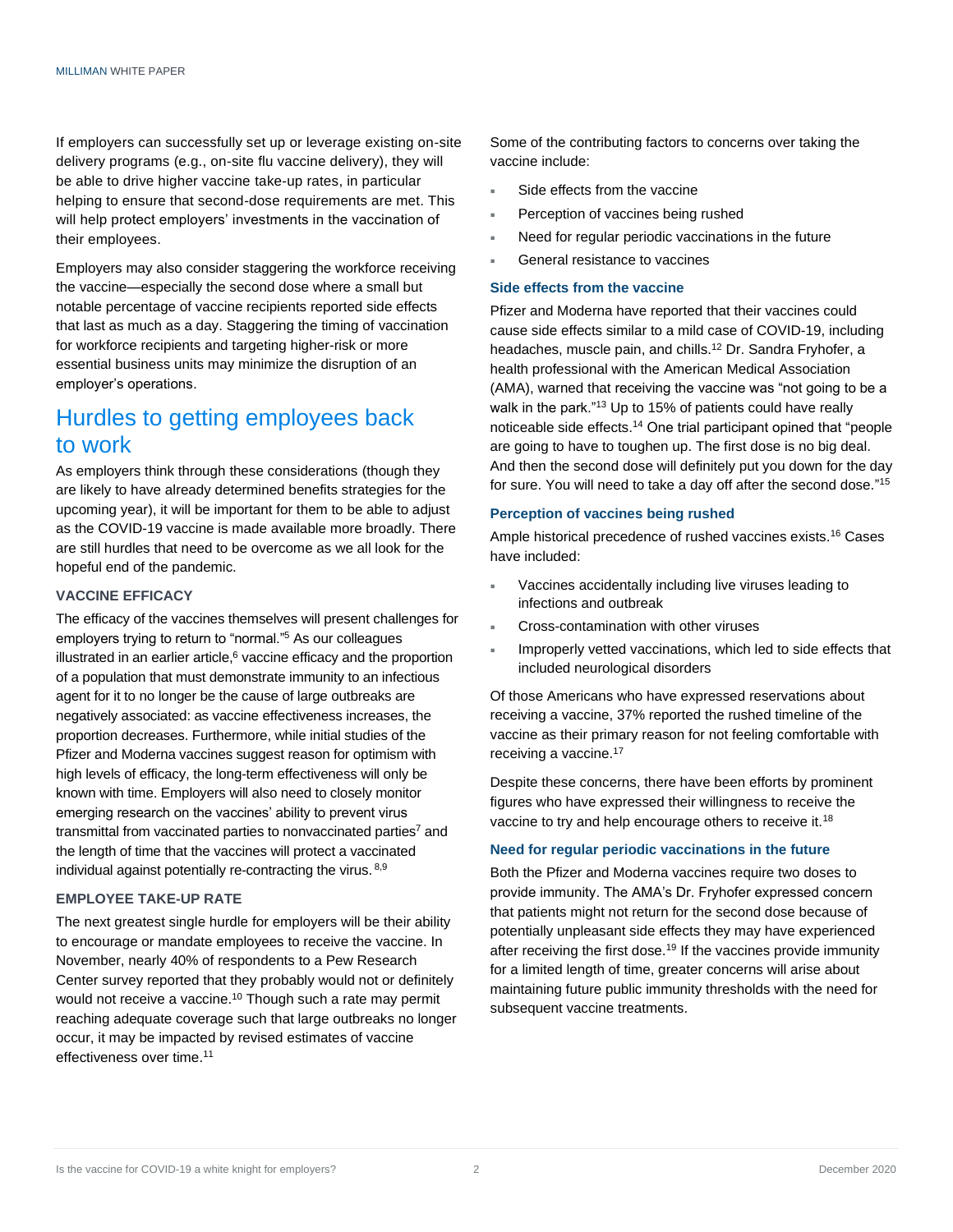#### **General resistance to vaccines**

A growing number of individuals on both ends of the political spectrum are expressing concerns about vaccines in general.<sup>20,21</sup> This could lead to greater challenges for employers getting their employees vaccinated.

#### **DELIVERY AND ACCESS RESTRICTIONS**

#### **Availability**

Vaccines have already begun to be administered to healthcare workers and aggressive estimates suggest vaccines could be available to the general population by April 2021.

#### **Storage and shipment**

Issues around storing the vaccine during and after shipment will need to be addressed. The Pfizer vaccine must be initially stored at -70° Celsius.<sup>22</sup> The Moderna vaccine must be initially stored at -20° Celsius.<sup>23</sup> These storage requirements have led to concerns about the dry ice supply necessary during shipping and initial storage.<sup>24</sup> Shippers are also working to meet the necessary requirements for shipping such vast amounts of the vaccine under the cold storage restrictions.<sup>25</sup>

#### **Rural delivery**

As more employees are working remotely than in the past, employers will need to consider the location of their employees. Employees in more rural areas may have more difficulty in getting access to the vaccine. These areas have significantly less access to healthcare professionals, individuals may have to travel to receive treatment, and they will face unique barriers for supplies being delivered.<sup>26</sup>

## Wrapping it up

There are still many questions that employers face as they consider how to best support employees during the pandemic. Rising to the forefront of these questions are those related to the vaccine. It will be important for employers to consider and understand these key factors:

- Considering how policies will affect the vaccinations rate
- Planning how to best facilitate administration of the vaccine to employees

These are going to be important considerations that will not only impact the health of their employees but will affect their overall businesses.

Current health and welfare benefit strategies may not take into account some of these unique circumstances and employers should carefully consider not only the immediate effects of facilitating vaccination for employees but also the long-term strategic impact these changes may have on their health and welfare benefits.

## $\mathbf{D}$  Milliman

Milliman is among the world's largest providers of actuarial and related products and services. The firm has consulting practices in life insurance and financial services, property & casualty insurance, healthcare, and employee benefits. Founded in 1947, Milliman is an independent firm with offices in major cities around the globe.

#### [milliman.com](http://www.milliman.com/)

#### **CONTACT**

Les Kartchner, FSA, MAAA [les.kartchner@milliman.com](mailto:les.kartchner@milliman.com)

Brent Jensen, FSA, MAAA [brent.jensen@milliman.com](mailto:brent.jensen@milliman.com)